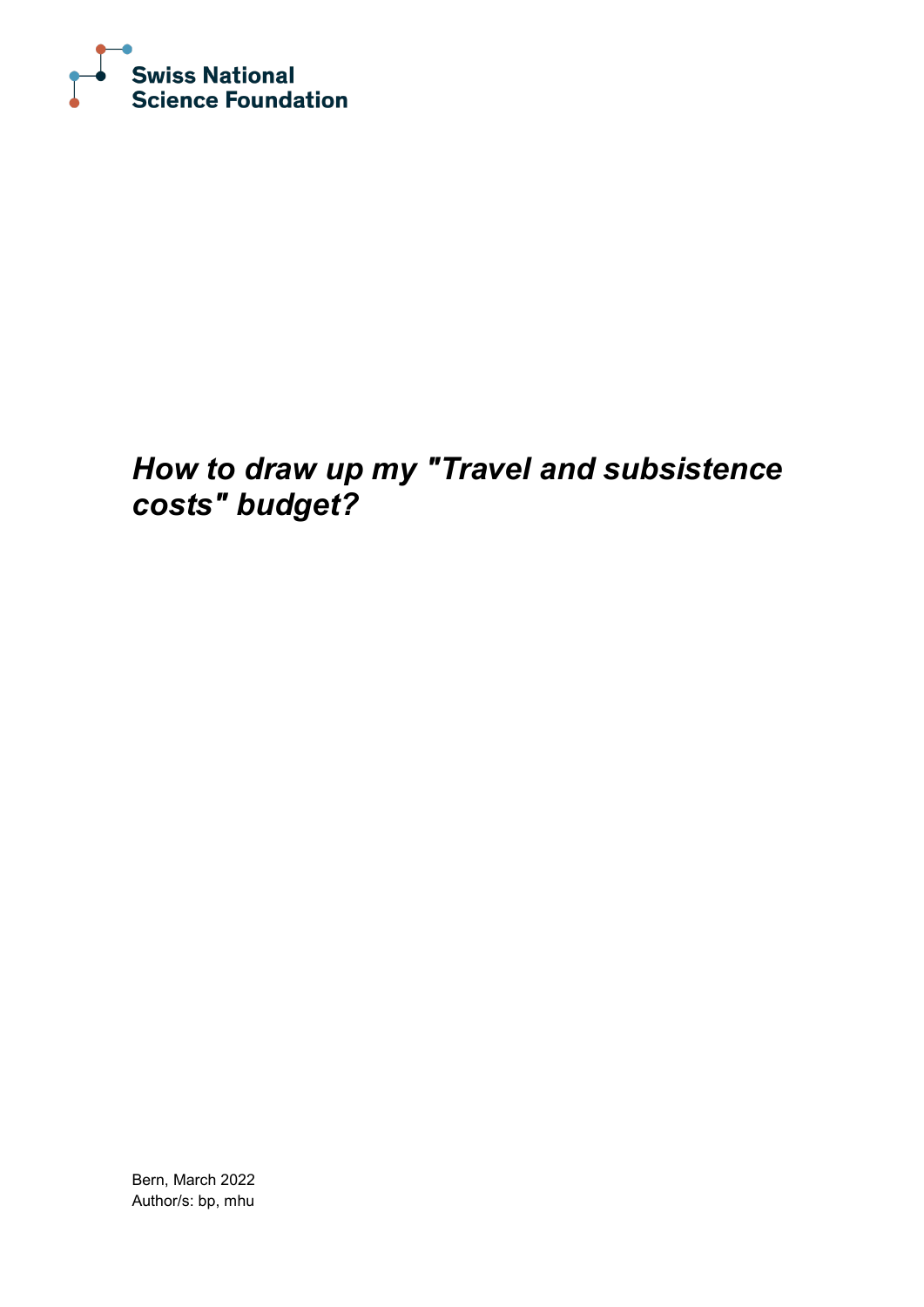## $F$ SNSF

| Short-term stays                     |                                                              |                                                                                           |  |  |
|--------------------------------------|--------------------------------------------------------------|-------------------------------------------------------------------------------------------|--|--|
| 1                                    | Travel costs                                                 | Please see the list below                                                                 |  |  |
|                                      |                                                              |                                                                                           |  |  |
| $\mathcal{P}$                        | Subsistence costs                                            | Max. CHF 200 subsistence costs per day<br>and person                                      |  |  |
|                                      |                                                              | (up to a sum of max. 3'000 subsistence                                                    |  |  |
|                                      |                                                              | costs per person)                                                                         |  |  |
| 3                                    | Child travel costs                                           | Please see the list below                                                                 |  |  |
| 4                                    | Child allowance costs                                        | CHF 200 childcare allowance per day.                                                      |  |  |
|                                      |                                                              | (up to a sum of max. 1'000 for childcare                                                  |  |  |
|                                      |                                                              | allowance and independent of the number<br>of accompanying children)                      |  |  |
| Long-term stays (one month or above) |                                                              |                                                                                           |  |  |
| 1                                    | <b>Travel costs</b>                                          | Please see the list below                                                                 |  |  |
| 2                                    | Subsistence costs                                            | Max. CHF 3'000 per month                                                                  |  |  |
| 3                                    | Calculate the budget for room and board expenses             | We accept amounts of up to CHF 3'000                                                      |  |  |
|                                      |                                                              | per month (CHF 3'500 for lower-income                                                     |  |  |
|                                      |                                                              | countries*). For a visit ending and/or start-<br>ing during a month, the lump sum must be |  |  |
|                                      |                                                              | calculated pro rata to the monthly amount                                                 |  |  |
|                                      |                                                              | (e.g. for a visit lasting 70 days (2 months +                                             |  |  |
|                                      |                                                              | 10 days), the contribution will amount to a                                               |  |  |
|                                      |                                                              | maximum of (2x3'000) + (10/30x3'000)<br>=7'000). For the calculation, please al-          |  |  |
|                                      |                                                              | ways consider a month as having 30                                                        |  |  |
|                                      |                                                              | days.                                                                                     |  |  |
| 4                                    | Child travel costs                                           | Please see the list below                                                                 |  |  |
| 5                                    | Child allowance costs                                        | Allowance of max. CHF 1'000/month (in-                                                    |  |  |
|                                      |                                                              | dependent of the number of accompany-                                                     |  |  |
|                                      | $\star$                                                      | ing children)<br>click here to open the list of lower-income                              |  |  |
|                                      |                                                              | countries (this includes the countries listed                                             |  |  |
|                                      |                                                              | under "Least Developed Countries",                                                        |  |  |
|                                      |                                                              | "Other Low Income Countries" and "Lower                                                   |  |  |
|                                      |                                                              | Middle Income Countries and Territories")                                                 |  |  |
|                                      | Childcare costs during events and workshops                  |                                                                                           |  |  |
| 1                                    | Costs for child care during conference, workshops or similar | Max. CHF 2'000 per day                                                                    |  |  |
|                                      | events                                                       |                                                                                           |  |  |